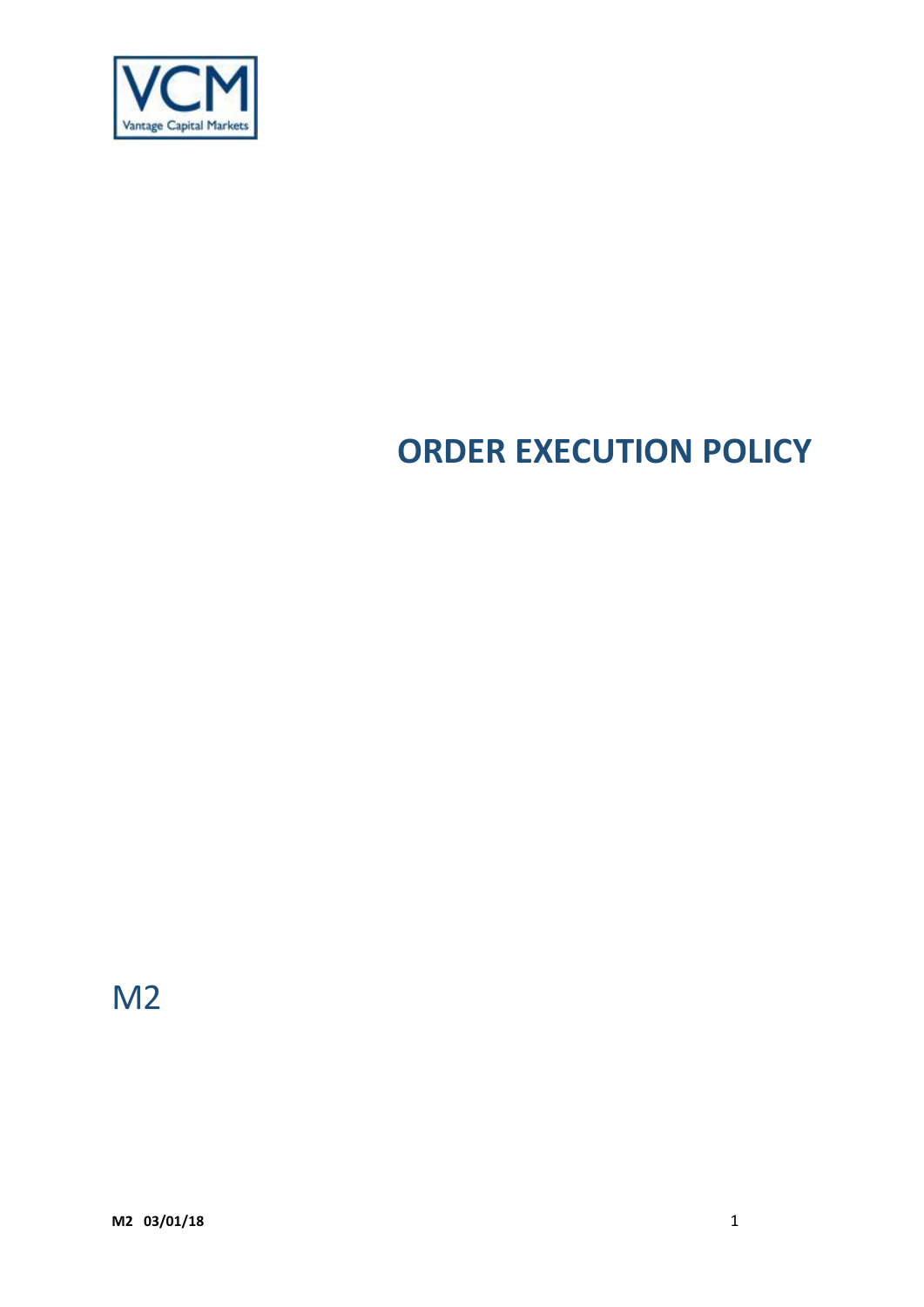

## **Introduction**

Under the rules set down by the Financial Conduct Authority ("FCA") Vantage Capital Markets LLP ("VCM", "We") is required to put in place an Order Execution Policy ("this Policy"). The aim of this document is to set out in sufficient detail and in an easy to understand way how we will handle the execution of our clients' orders. This Policy should be considered alongside our Client Agreement/Terms of Business which are available on our website [\(www.vcmllp.com\)](http://www.vcmllp.com/) or on request (compliance@vcmllp.com).

# **Scope**

This policy is applicable to all orders in Financial Instruments (see Annex 1) received from, and executed on behalf of, our Professional Clients.

For an instruction from a client to buy or sell a Financial Instrument to constitute a client order, the following must be in place:

- 1. An up to date Client Agreement.
- 2. The client's acknowledgement and agreement to this "Order Execution Policy".
- 3. The instruction must be transmitted in a proper manner, as set out in the Client Agreement, in a recordable medium accepted by us.
- 4. The instruction must be transmitted to an authorised member of VCM's broking staff by a person authorised by the client.
- 5. The instruction must be acknowledged and accepted by VCM.

# **Regulatory Context**

VCM acknowledges the adoption of the Markets in Financial Instruments Directive 2014/65/EU (also referred to as MiFID II), especially Article 27, as well as further guidance set out in subsequent question and answer documents published by ESMA.

We further acknowledge the FCA has prescribed a higher level of expectations from investment firms, has amended and in some cases re-written the sourcebooks applicable to this area. We pay attention to FCA Principle 5, 6, 7 and 8, to Conduct of Business ("COBS") Chapter 2 and 11 and Senior Management Arrangements, Systems and Controls 10 ("SYSC 10").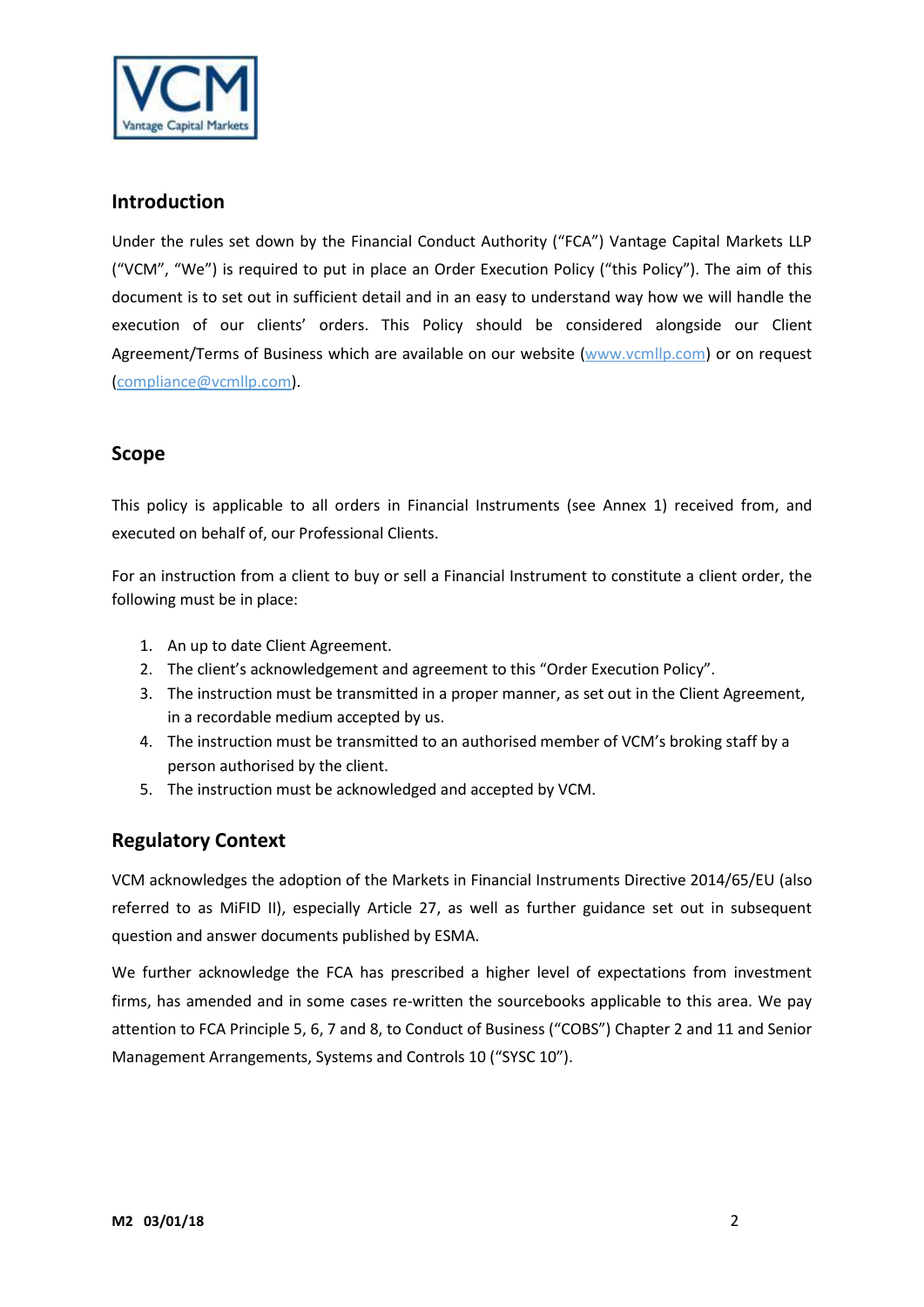

We do not execute client business against our own capital. We only trade on 'own account' when transacting business as a matched principal. We understand 'matched principal' as;

"a transaction where the facilitator interposes itself between the buyer and the seller to the transaction in such a way that it is never itself exposed to market risk throughout the execution of the transaction, with both sides executed simultaneously, and where the transaction is concluded at a price where the facilitator makes no profit or loss, other than previously disclosed commission, fee or charge for the transaction" (FCA Glossary)

# **This Policy**

The content of this document, prepared in accordance with the requirements of Article 27 of MiFID II and FCA Conduct of Business rules, affirms our existing approach to execution and reflects our everyday practice when dealing with you.

VCM's intention is, so far as possible, to apply consistent standards and operate the same processes across all markets in which we operate. We also intend to provide you and other market participants with access to (where possible) tradable prices on a non-discriminatory basis. However, the diversity in those markets and instruments, what we know of your own trading intentions, and the kind of orders that you may place, mean that different factors will have to be considered in relation to any transaction we may undertake with or for you.

## **Client Category**

VCM is required by the FCA to categorise each of its clients. This will be reflected in our Client Agreement. We do not transact business with Retail Clients and therefore only transact business with those clients that fulfil the criteria of a Professional Client or an Eligible Counterparty ("ECP"). We will not treat clients that have "opted up" from Retail Client status as an Eligible Counterparty.

We recognise that the obligation with respect to best execution differs between the categories of clients, which is reflected in this Policy.

Once a client is classified as an ECP for the purposes of a particular instrument, that client may not then elect to be re-classified for the purposes of one transaction of a type it customarily undertakes. Exceptional circumstances may be considered at the time, but we may decline to provide a service should a re-classification be requested.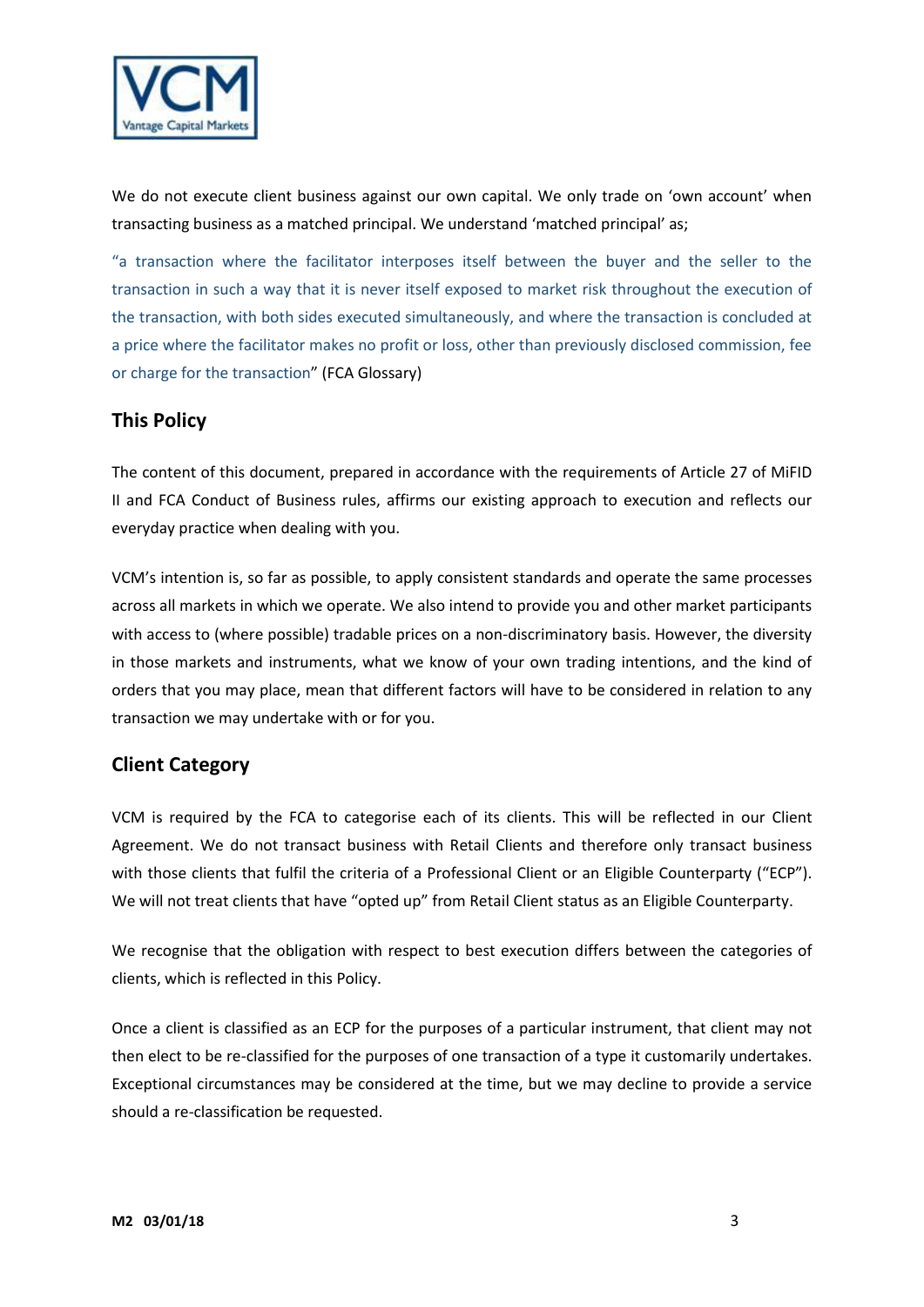

# **Best Execution**

It has always been a fundamental principle of our business that we will take all sufficient steps to obtain, when executing orders, the best possible result for our clients considering:

- 1. Price.
- 2. Costs.
- 3. Speed.
- 4. Likelihood of execution and settlement.
- 5. Size.
- 6. Any other factor relevant to the execution of the order.

We will also consider, when executing orders and when choosing venues, the explicit external costs of a transaction which include:

- 1. Commissions passed on by intermediaries.
- 2. Fees.
- 3. Taxes.
- 4. Exchange fees.
- 5. Clearing and settlement cost.

When providing brokerage services to you in relation to Financial Instruments, we will take sufficient steps to achieve the best overall trading result. This means that we will aim to provide best execution subject to and considering the nature of your order, the prices available in the market, the nature of the market in question and a reasonable assessment of the sometimes overlapping and conflicting execution factors. We may conclude in some cases that price may be less important than size in illiquid situations. We will, as a matter of course, check and monitor the fairness of prices proposed as well as gather the market data used in the process of estimation of prices.

We will, where there is a **specific instruction** from the client execute the order following the specific instruction. This may prevent us from implementing our execution policy and lead to **best execution** not being achieved.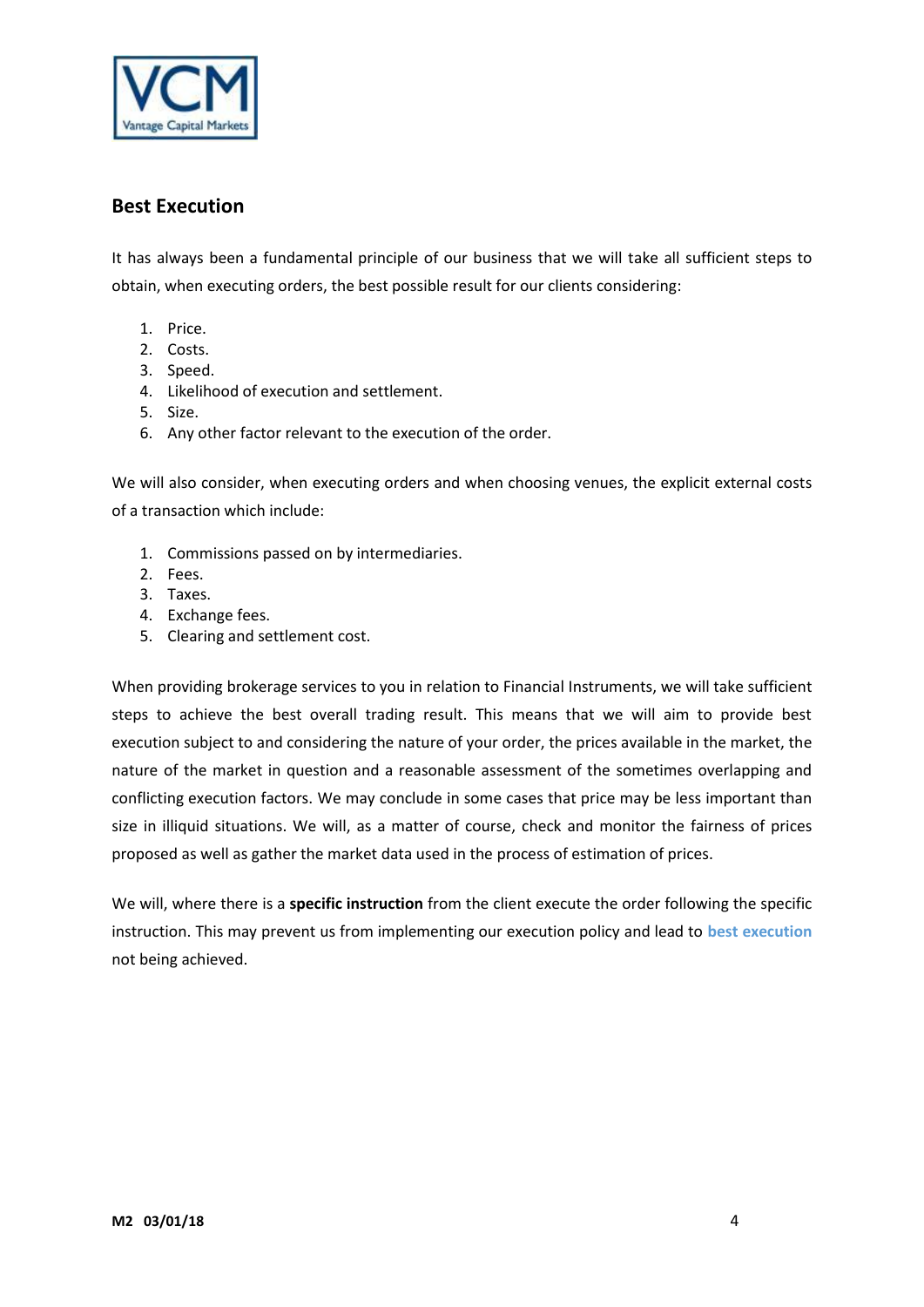

# **Trade allocation, timely allocation**

FCA Principles require firms to conduct their businesses with integrity and treat their customers fairly. In applying these principles to when VCM aggregates and subsequently executes an order for a client (including an Eligible Counterparty) with another client order, we will allocate the investment concerned fairly to the clients concerned. Comparable client orders communicated to VCM in the same form will be carried out sequentially and all client orders handled in a timely fashion, unless the characteristics of the order or prevailing market conditions make this impracticable, or the interest of the client requires otherwise

# **Aggregation**

As a rule, we will not aggregate orders if it is likely to work to the disadvantage of any of our clients. However, we have specifically disclosed in our terms of business that we may aggregate client orders with other client orders and that such aggregation may, on occasions, work to a client's disadvantage.

## **Allocation**

When allocating an aggregated transaction, we will not give unfair preference to any of those for whom we have dealt.

## **Execution Factors**

VCM will consider several additional factors when seeking to deliver best execution:

- 1. The characteristics of the client.
- 2. The characteristics of the client order.
- 3. The characteristics of the execution venues to which that order can be directed.
- 4. The characteristics of the financial instruments that are subject of that order.
- 5. Price and cost of execution.
- 6. When executing orders or taking decisions to deal in bespoke products, VCM shall check the fairness of the price proposed to the client by gathering market data used in the estimation of the price.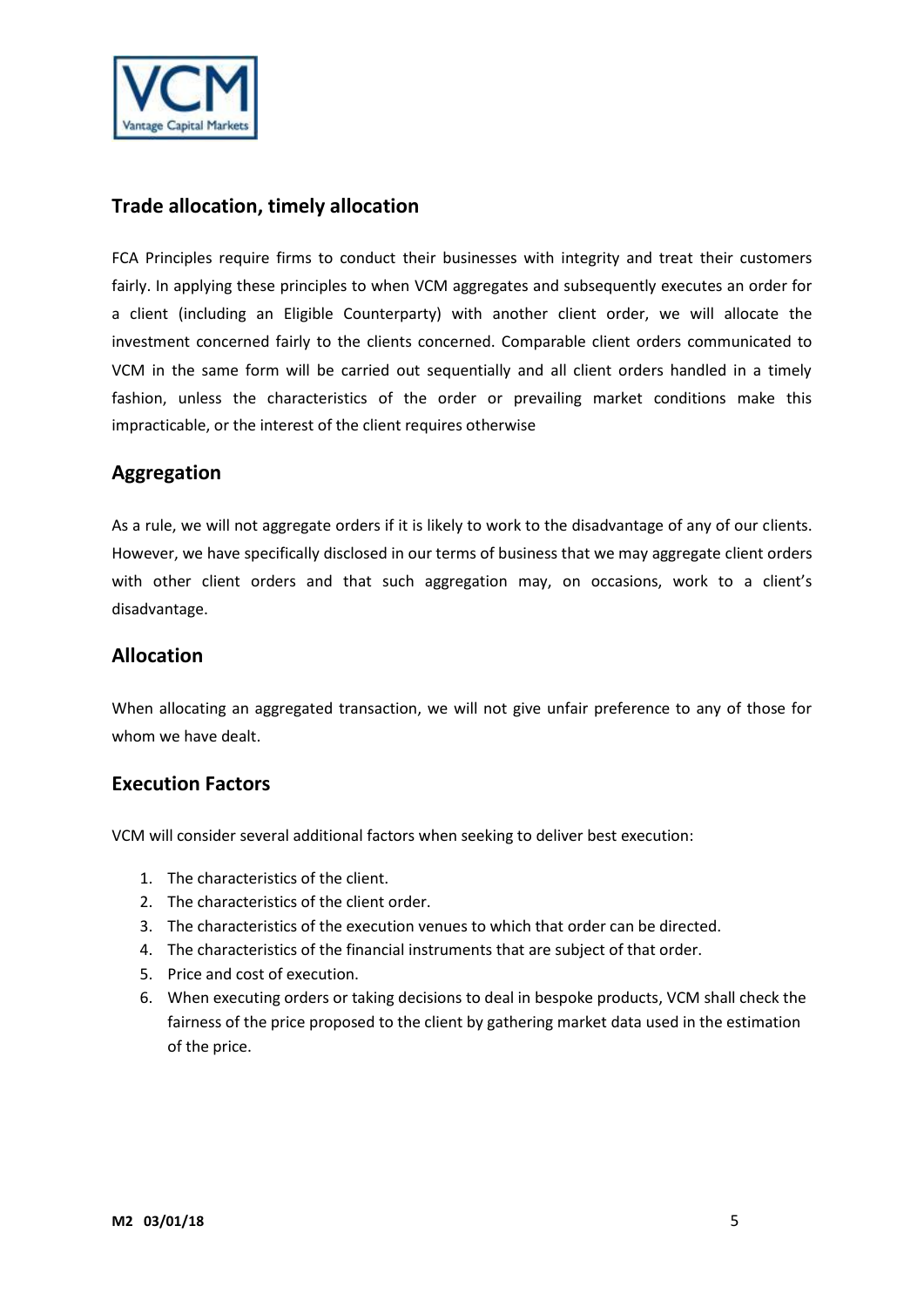

# **Exemption from the provision of Best Execution**

VCM will within our Client Agreement confirm the client category assigned to the client. We do not deal with clients categorised as Retail Clients. Each client will agree with us in which client category they fall before any business can be transacted. We will always treat our clients fairly, but we will **not** owe clients **best execution** in certain circumstances. We will in these cases always manage any conflicts of interest appropriately and we will take all steps to prevent conflicts from adversely affecting the interests of our clients.

The circumstances in which **best execution** will **not** arise are as follows: -

- 1. If you are classified by VCM as an Eligible Counterparty.
- 2. Where we supply or respond to a "request for quote" and unavoidable conflicts of interest arise, for example where we have received a quote from a counterparty on a restricted basis. In these cases, we will take all appropriate steps to identify and manage those conflicts.
- 3. Where we merely provide prices to a client at which a counterparty is willing to buy or sell or where the client contacts us in an unsolicited way and asks us to provide a quote for a particular Financial Instrument.
- 4. In the wholesale derivatives and bond markets (and for the avoidance of doubt this would include derivatives in Equities, Energy and Commodities) in which VCM operates on a "request for quote" basis, it is normal market practice for buyers and sellers to "shop around" by approaching several brokers/dealers for a quote. In these circumstances VCM is under no obligation to provide the buyer/seller with a comparison of its prices with those of its competitors [and there is no expectation between the parties that the broker/dealer chosen will owe a best execution obligation]. As a sophisticated participant in the wholesale markets, unless you advise us to the contrary, we will assume that this is your normal trading behaviour.
- 5. Where you provide instructions or where VCM provides either "an indication of interest" or a "request for quote" that you accept by executing a transaction, VCM will not in general be executing your order. In these circumstances, VCM will take your best interests into account but will not be deemed to be acting on your behalf and the best execution responsibilities will not apply.
- 6. Brokers acting in a name passing capacity (as described in Annex 3) are receivers and transmitters of orders but in carrying out their activities they do not receive and transmit orders for execution. Where orders are not transmitted for execution, the requirement to provide best execution will not apply.
- 7. Where VCM is required to unwind a client position (for example, where a client is in default under a contractual obligation) VCM will not owe that client a duty of best execution in relation to the trades undertaken to unwind the position.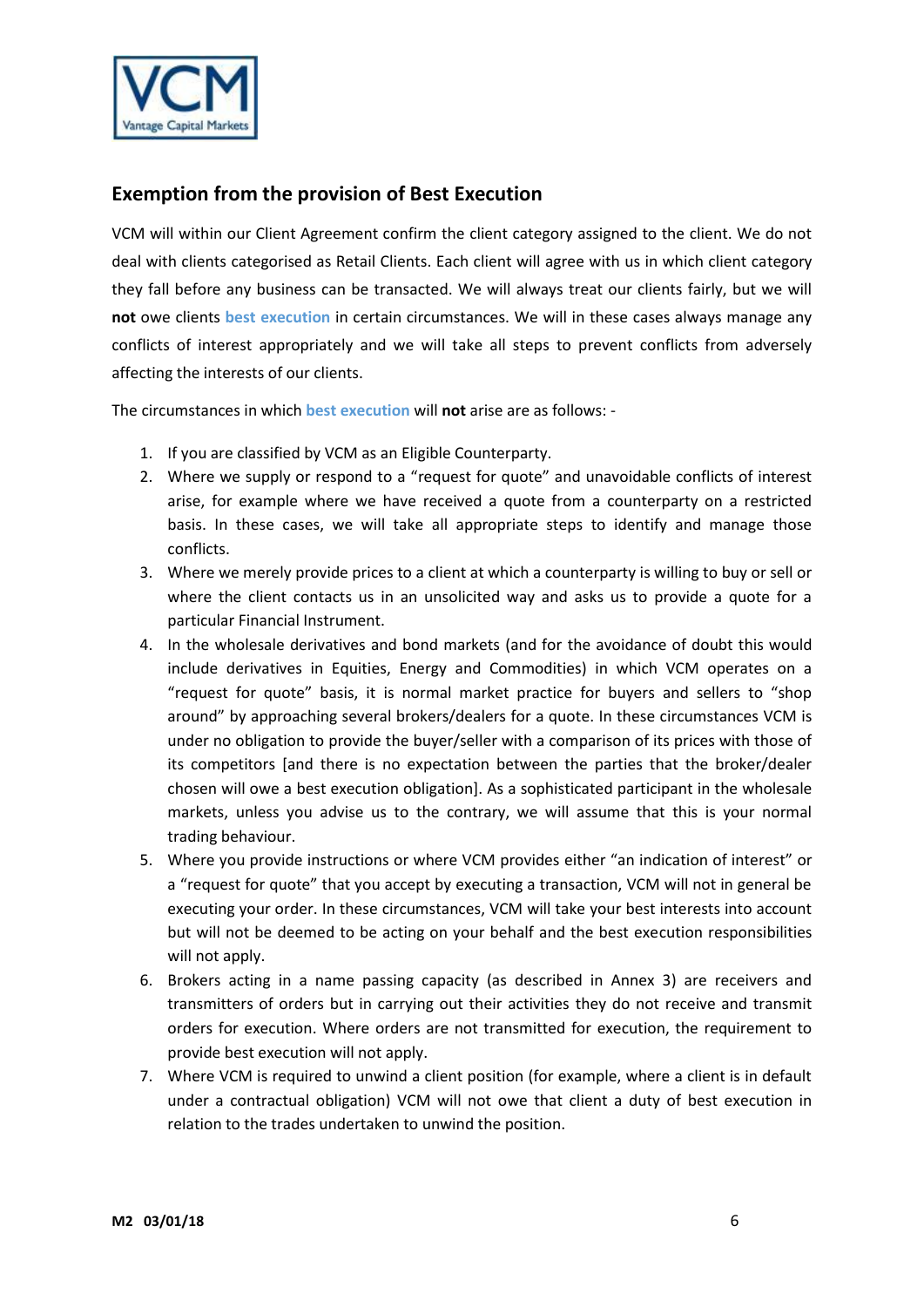

- 8. Where VCM provides Direct Market Access ("DMA") and you self-direct all or part of your order directly to a regulated market or an MTF, we will not be subject to, and therefore will not offer best execution for that order or any part thereof.
- 9. Where any of the other exemptions mentioned in the Policy apply.

# **Order Handling**

The FCA requires us to set out in our Execution Policy how we will execute client orders and what factors we will consider. We will normally receive orders with some degree of reference to the Financial Instrument, the price, the size of the order or all three. Where the client gives us guidance outside a specific instruction, we will follow that guidance as closely as possible.

VCM also receives orders that react to indications of interest or as a result of a request for quote. We may also receive simple indications of interest that become actionable and become firm orders.

We will tailor our execution strategy according to the:

- 1. Class of Financial Instrument.
- 2. Level of instruction the client has given specific or guidance.
- 3. The venues that the Financial Instrument may be traded across.
- 4. The size of the client's order in relation to the liquidity in the market place.
- 5. The time scale the client has indicated.
- 6. The timescale it would be appropriate to use to complete the order.

VCM will habitually use the venues disclosed in this policy but also where appropriate, and where we feel that a better result for the client will be achieved, the "call around" market.

We will use different strategies for different financial instrument classes. Indeed we may adopt different strategies for two financial instruments within the same financial class of instruments. For example, in the equities market there are shares with a high degree of liquidity where it is entirely possible to execute a trade in one hit, and other shares where the same notional amount will take several hours to trade.

In exchange traded instruments, and where technology allows us, we may use a variety of strategies to achieve best execution. The choice of these strategies will differ between exchanges, type of financial instrument, state of the market and sometimes time of the day. The strategies available to us may include the following:

- 1. Iceberg orders.
- 2. Percentage of the volume.
- 3. Limit orders.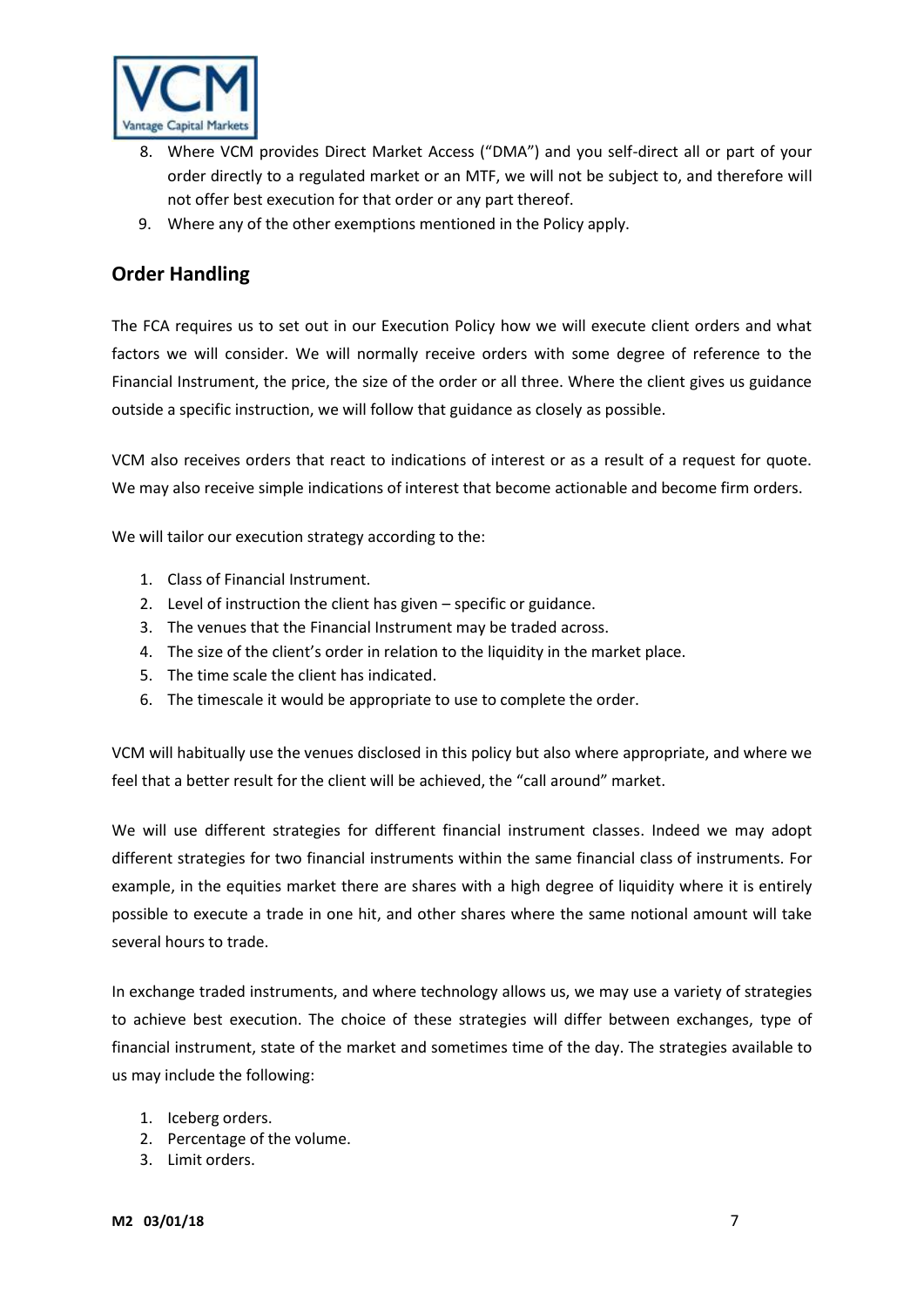

- 4. Market on close.
- 5. VWAP volume weighted average price.
- 6. TWAP time weighted average price.
- 7. Fill or kill.

# **OTC and Organised Trading Facility ("OTF")**

A part of VCM's business is in Financial Instruments traded away from a venue pre January 2018. The Regulator has prescribed that this section of the market may not remain off venue. The FCA has introduced the concept of an OTF to facilitate this.

VCM intend to operate an OTF. An OTF is specifically designed as a venue for non-equity family products that were previously traded on an over the counter basis or OTC. The FCA has prescribed that this type of business must be transacted over a venue and can no longer, unless on a completely bilateral basis, be transacted in "the dark" or away from a venue.

An OTF is a multilateral trading facility which is not a Regulated Market ("RM") or an MTF and in which multiple third party buying and selling interests in bonds, structured finance products and derivatives (not exhaustive) can take place. Unlike RMs and MTFs, operators of an OTF have discretion as to how to execute orders – subject to pre, and post trade transparency and best execution obligations. VCM will further be subject to the regulatory obligations set out in **MAR** 5A. The OTF will be;

- 1. Technology neutral.
- 2. Bring multiple clients together.
- 3. Allow clients to engage with other parties in a "lit" market.
- 4. VCM will have discretion on placing, withdrawing and matching orders.

VCM engages its clients, whether or not on the OTF, as a voice broker. We may arrange trades on a 'name passing' basis. However, there are two other brokerage business models, 'matched principal' and 'exchange give-up', we may use (see below and Annex 3).]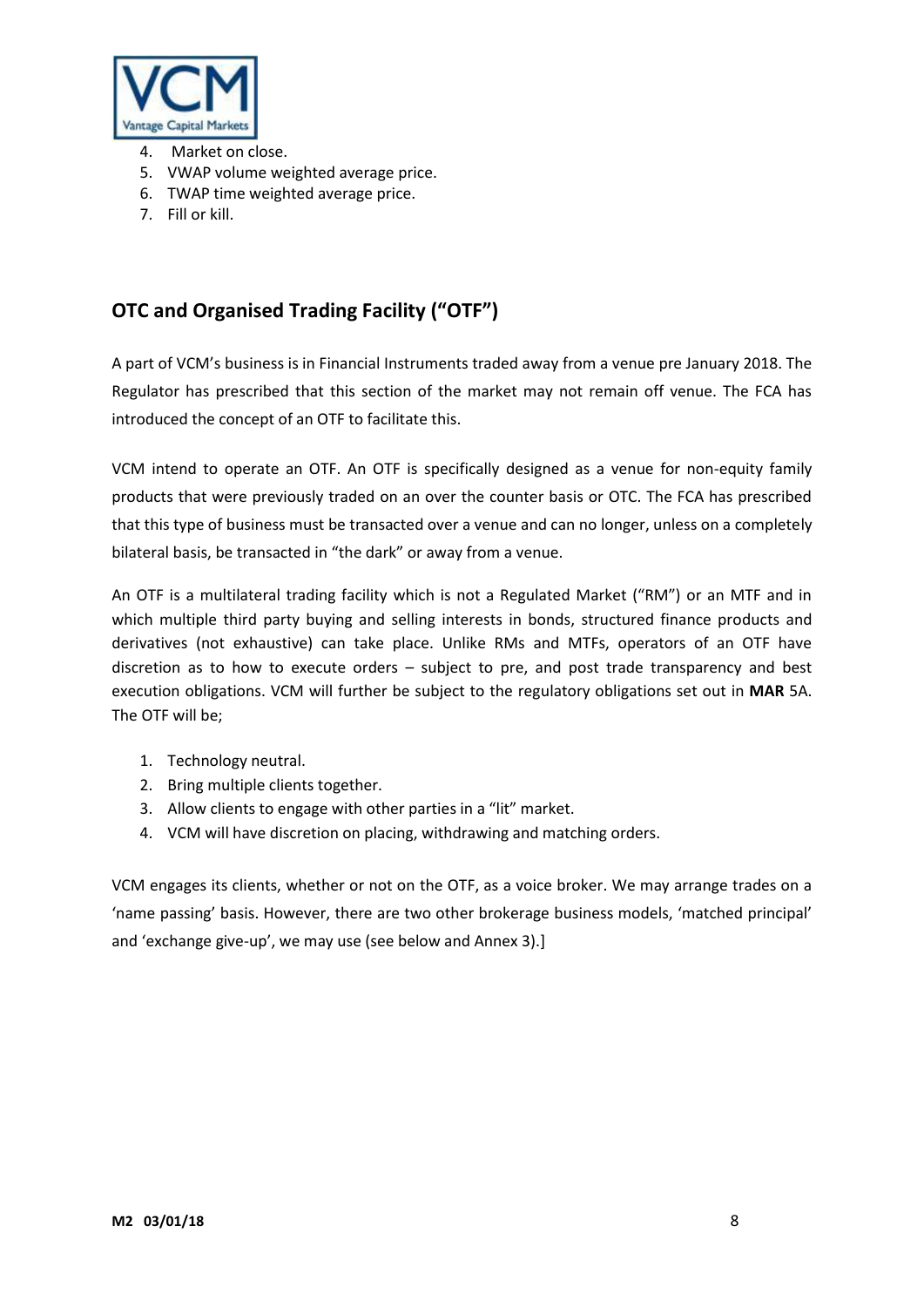

# **Brokerage Models**

#### *Name Passing*

The name passing model is where the broker takes on an arranging role in a transaction between two or more counterparties. The broker, through price dissemination, distributes quotes to other market participants showing both price and volume. For voice brokered products, these prices and volumes are dependent upon market convention, either firm or indicative levels of interest, and must be confirmed prior to the trade being completed. [For electronic brokered products through MTFs, these prices and volumes are typically firm and are traded without further communication.]

Once the trade price, volume and terms have been agreed, either through further discussion with the broker [or with the direct taking of prices on an MTF], the counterparties' names are disclosed and the broker steps away from the transaction. Bilateral agreements are then enforced between the counterparties and the broker will invoice parties for the brokerage fees.

#### *Exchange Give-Up*

In addition to the name passing and matched principal brokerage models, brokers can facilitate the trading activity of their clients on derivative exchanges (e.g. LiFFE, Eurex, CME, etc). Upon receiving the relevant price information from the broker, the client will instruct the broker to place an order on the appropriate exchange, either in its own name (if a member of the exchange) or through a third party. The broker can provide the client with an indication of the market based on the current price and volume activity on the exchange.

Once the execution has occurred, the executed position is then given-up to the client through the clearing services of the exchange clearing house. This process typically occurs within the trading day and so the broker will have no house position at the end of each day. During the give-up process the broker will maintain a daylight position until the trade is taken-up by the client.

At the end of each month, the broker will invoice the client for the trading activity during that month.

A derivation of this business model is where OTC trades are crossed on the exchange to provide the clients with a settlement process through a central counterparty (CCP settlement)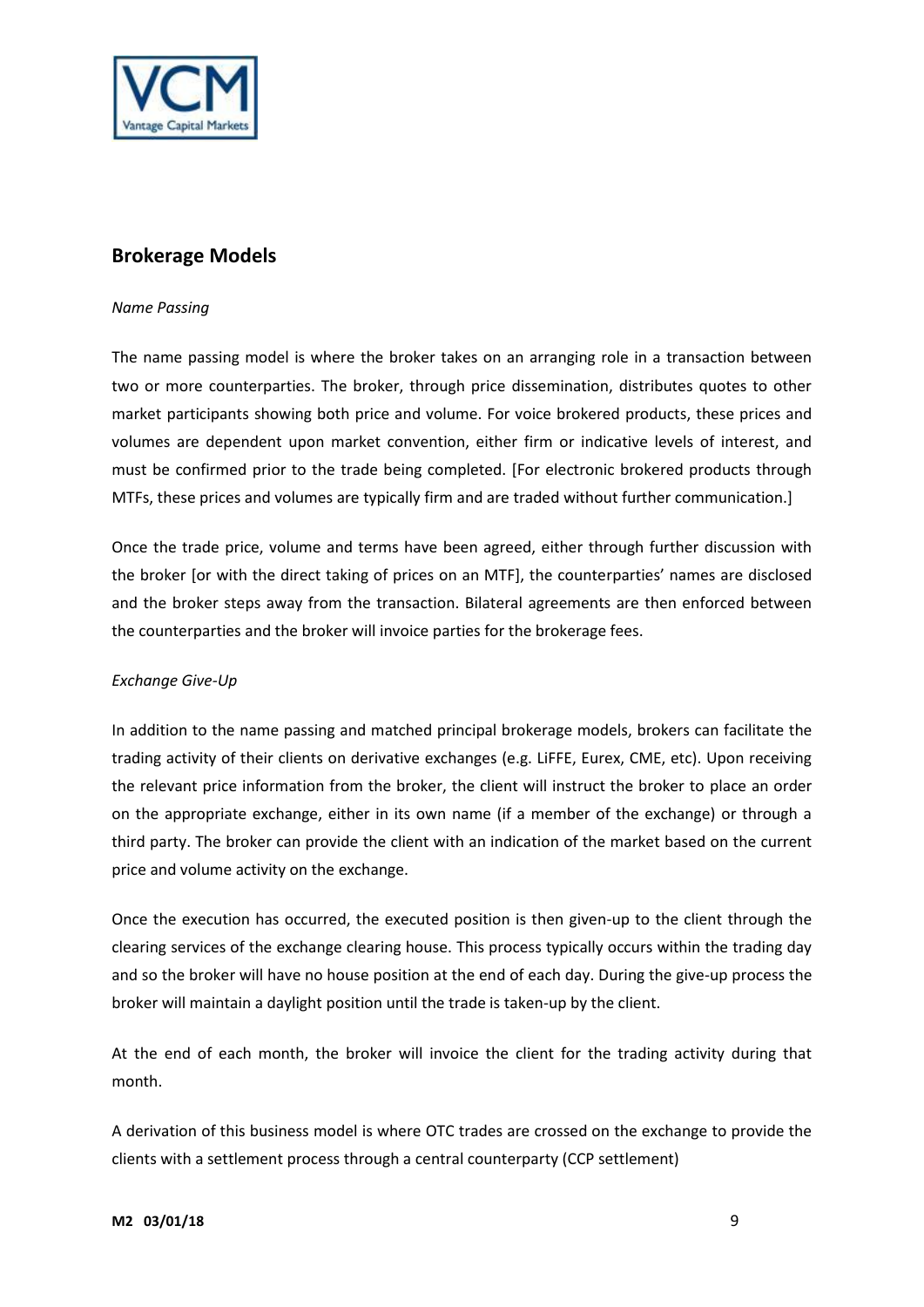

# **Execution Venues, Monitoring and Disclosure**

VCM can transact trades on your behalf on any of the execution venues detailed in Appendix 2. The list is not exhaustive, but consists of those on which we place most reliance. We reserve the right to use other execution venues where it is deemed appropriate to comply with the best execution requirements. Where VCM invites you to choose the execution venue or entity, the information given to you will be fair, clear, not misleading and sufficient for you to make an informed choice.

As part of our business model we will always set out to cover as many venues as is practically possible. In general, we will pursue the venues that offer us the best chances of achieving the best possible result for the customer on a consistent and regular basis. These considerations include:

- 1. Volume.
- 2. Price spreads.
- 3. Financial instruments traded.
- 4. Technology.
- 5. Location.
- 6. Trading hours.
- 7. Explicit external costs including fees.
- 8. Total consideration of transaction.
- 9. Visibility.
- 10. Quality of data.
- 11. Reliability of fills and clearing.
- 12. Counterparty risk.
- 13. Access.

This Policy sets out the venues on which VCM may transact your order and which we have identified as those that offer the best prospects for achieving the best possible results for you. We will monitor the effectiveness of our order execution arrangements and execution policy to identify and, where appropriate, correct any deficiencies.

We will also, on a regular basis assess on a qualitative and quantitative basis whether the venues chosen are providing the best possible results for our clients. When selecting the venue on which to transact trades VCM will take suitable measures to ensure that the selected venue obtains the best possible trading result for our clients on an overall basis and not a trade by trade basis.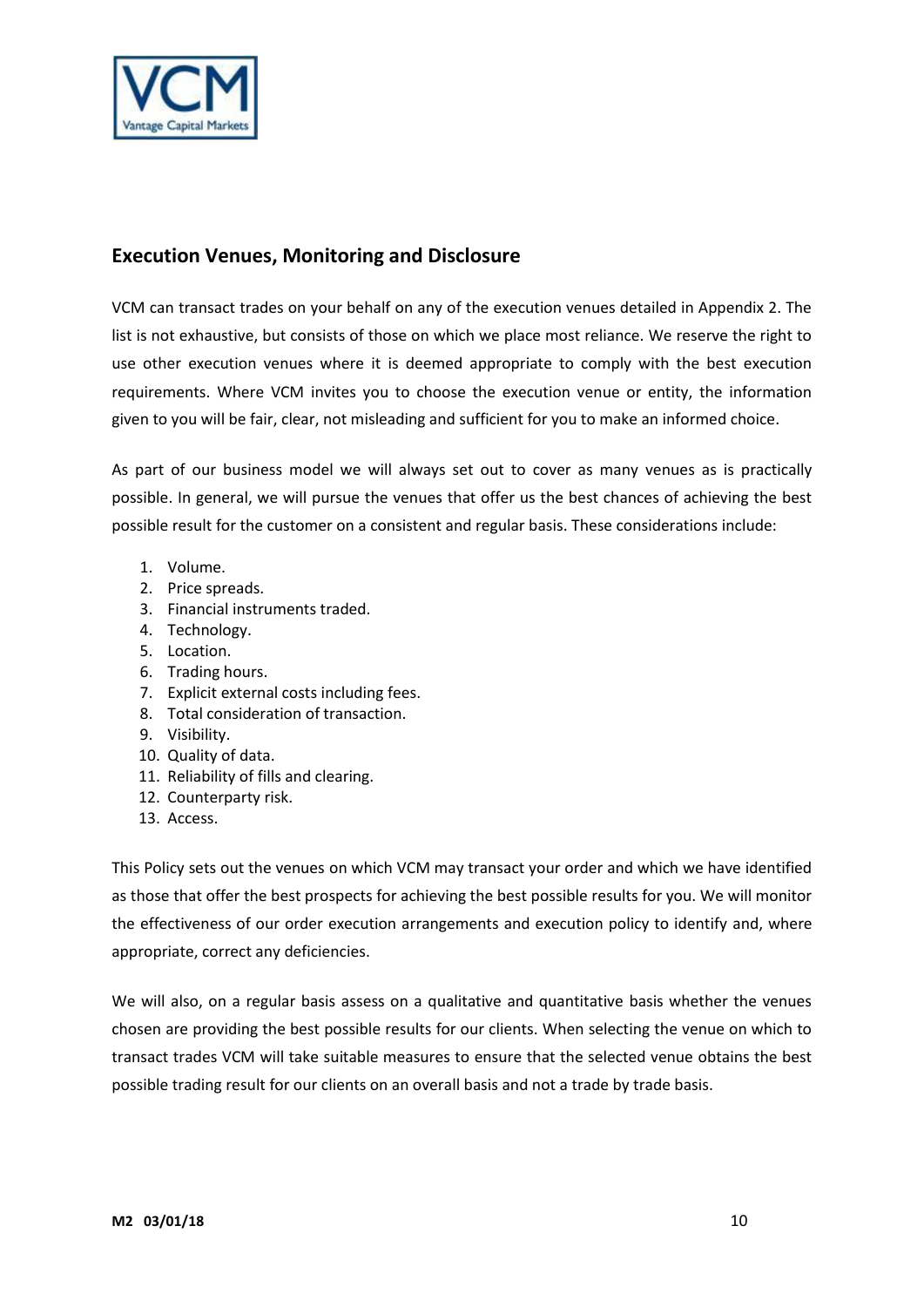

We will summarise and make public annually, the top five venues for each class of financial instrument in terms of:

- 1. Trading volumes where VCM has executed client's orders.
- 2. Information of the quality of execution obtained.

VCM will further disclose for the top five venues:

- 1. Venue name.
- 2. Class of Financial Instrument.
- 3. Number and volume of client orders executed on that venue measured against total executed orders.
- 4. Percentage of passive and aggressive orders and if they were directed or not.
- 5. Confirmation of whether VCM has executed an average of less than one trade per business day in the last 12 months.

We will summarise the analysis and conclusions taken from the monitoring of the quality of execution obtained on the execution venues. This will include:

- 1. The relative importance VCM places on execution factors of price, cost, speed etc.
- 2. A disclosure of any specific arrangements VCM has with trading venues regarding discounts, payments or rebates.
- 3. Explanation of how factors outside already stated considerations were instrumental in delivering Best Execution.
- 4. Explanation of how VCM uses data collected from or monitoring processes.
- 5. Disclosure of close links, conflicts of interest or common ownership of execution venue.
- 6. Description of factors leading to the use of or the ceasing of using a specific venue. VCM undertakes to disclose any material change to the firm or execution factors or venues.
- 7. Where VCM uses the output of a consolidated tape.

Where we execute trades on VCM's OTF, we will publish data on the quality of execution in a report on a quarterly basis. The first report will be published by 30 June 2018.

We further undertake to disclose any material change to the firm or execution factors or venues.

When fees applied by us differ from venue to venue we will provide clients with information in an easy to understand way so you may understand the advantages and disadvantages of one venue over another. Where VCM invites you to choose the execution venue or entity, the information given to you will be fair, clear, not misleading and sufficient for you to make an informed choice.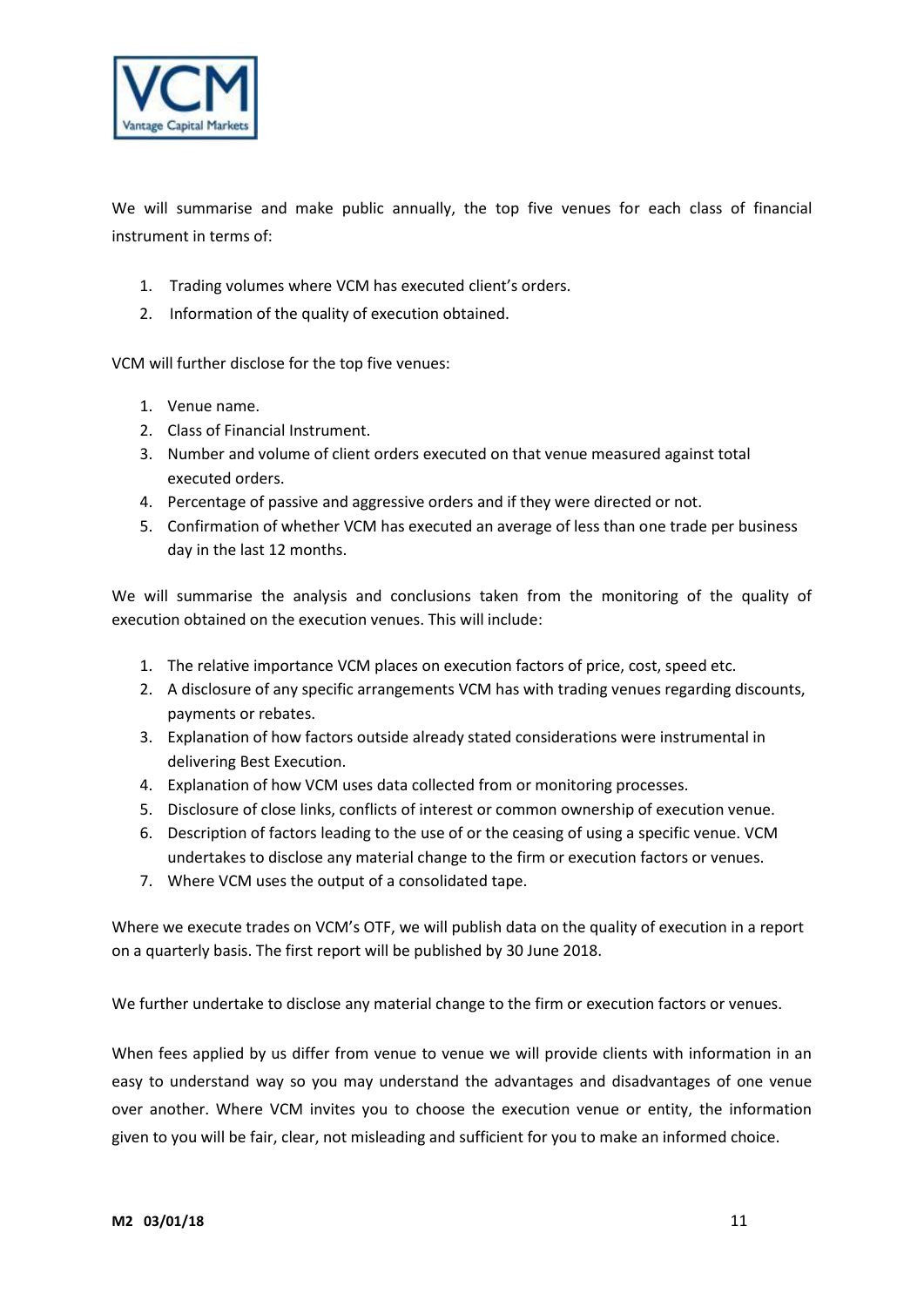

# **Order Routing, Third Party Payments**

VCM will habitually route orders to different venues, depending on where the best possible overall result for the client can be achieved. We understand that different venues have different pricing structures, which we will consider when executing orders. VCM will not accept or receive any remuneration, discount or non-monetary benefit from a venue that does not comply with our obligations to the regulator and if such a benefit were to be received it will be disclosed to the client.

On occasions, to act in your best interests, we may execute orders using a Direct Market Access ("DMA") mechanism or route an order through a third party for execution. In these circumstances, whilst the deal will be with a third party, VCM retains execution control and will assess whether the third-party broker is achieving the best results in the relevant markets.

VCM can transact trades on your behalf in any of the execution venues listed. The venues have been selected either on the basis that they are the only venue available for the relevant product or because we consider they enable us to obtain on a consistent basis the best possible result for the execution of each relevant client order.

Where VCM uses automated systems to route and execute client orders, it will be routed to the best execution venue as determined by the criteria above. Certain large orders that require specialist handling (for example to minimise market impact) will be managed by our brokers.

As a general guideline, price will merit a high relative importance in obtaining the best possible result for our clients. However in respect of illiquid and negotiated financial instruments, price is likely to be more closely inter-related with, and dependent on, the size of the order and the available liquidity.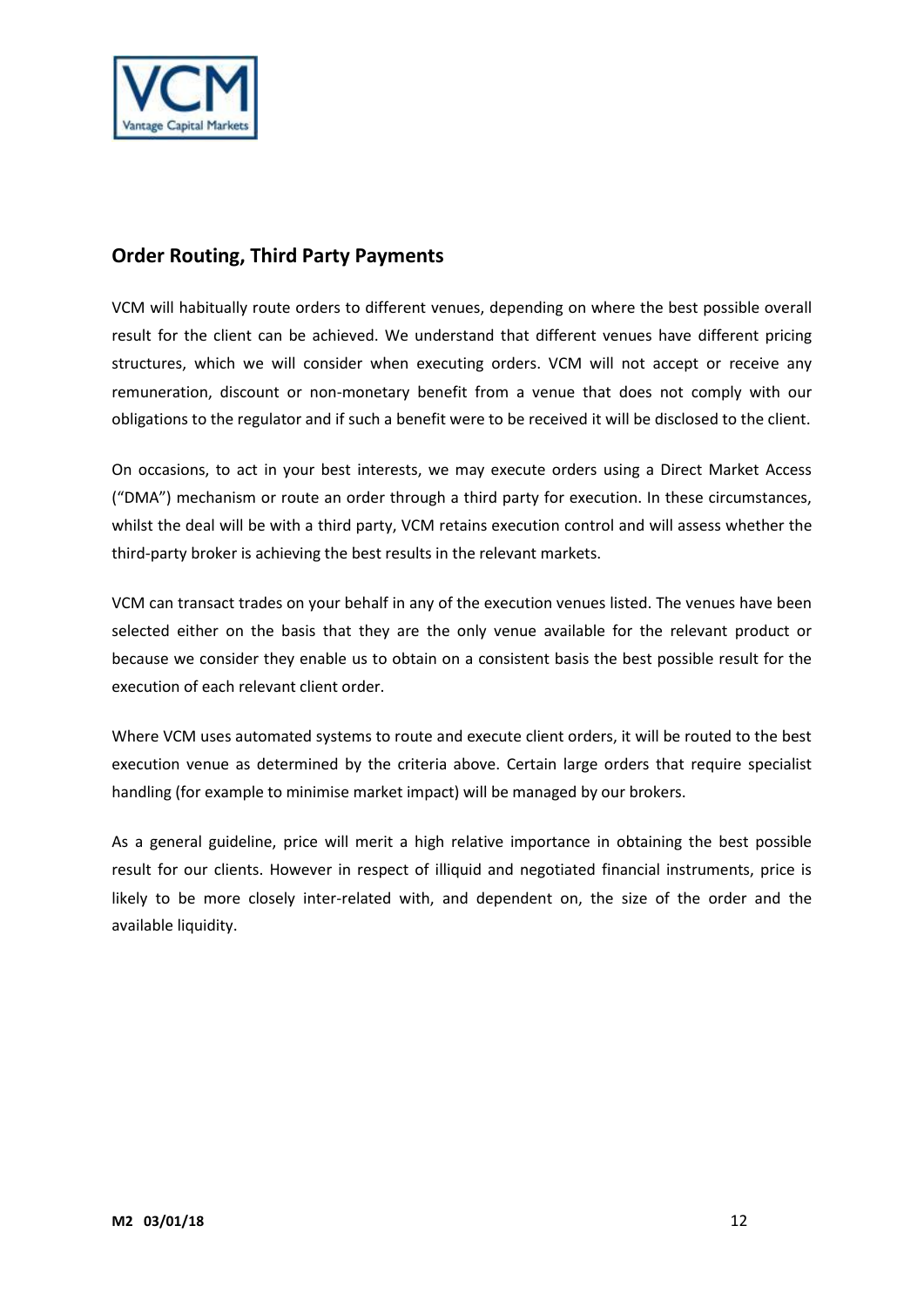

# **Commission, Payment for Order Flow (PFOF)**

VCM provides brokerage services in return for commissions or fees. The level of commission or fee is agreed with each client. We are entitled to charge commissions or fees but recognise the FCA's restrictions on PFOF. Below is a table that represents scenarios detailing where VCM will normally charge and not charge commissions to comply with our regulatory obligations.

| Originator                                                                                                     | <b>Transacted with</b>                     | <b>Execution</b><br><b>Best</b><br><b>Obligations</b> | <b>Conflicts</b><br><b>of</b><br><b>Interest</b><br><b>Obligations</b> | VCM will charge<br>commission to |
|----------------------------------------------------------------------------------------------------------------|--------------------------------------------|-------------------------------------------------------|------------------------------------------------------------------------|----------------------------------|
| Professional                                                                                                   | <b>MTF</b><br>RM<br>or<br>or<br><b>OTF</b> | Originator                                            | Originator                                                             | Originator                       |
| Professional                                                                                                   | Professional                               | <b>Both Sides</b>                                     | <b>Both Sides</b>                                                      | Originator                       |
| Professional                                                                                                   | <b>ECP</b>                                 | Originator                                            | <b>Both Sides</b>                                                      | Originator                       |
| <b>ECP</b>                                                                                                     | <b>RM or MTF</b>                           | None                                                  | Originator                                                             | <b>Both Sides</b>                |
| <b>ECP</b>                                                                                                     | <b>ECP</b>                                 | None                                                  | <b>Both Sides</b>                                                      | <b>Both Sides</b>                |
| ECP                                                                                                            | Professional                               | Professional                                          | <b>Both Sides</b>                                                      | <b>Both Sides</b>                |
| <b>ECP</b><br>passing one<br>of its own client's<br>orders originated<br>by a professional<br>or Retail client | <b>ECP</b><br>or<br>Professional           | Professional                                          | <b>Both Sides</b>                                                      | Originator                       |

# **No Fiduciary Duty**

The commitment of VCM to provide our clients with **best execution** does not mean that we owe any fiduciary responsibility over and above regulatory obligations placed upon us or as may be otherwise contracted between us.

Where we transmit orders on behalf of our clients to other authorised firms for execution, we are not required to duplicate efforts and shall rely on that firm to provide best execution. Furthermore, VCM is not responsible for the investment decisions of our clients and will not be responsible for any losses suffered as a result of those decisions.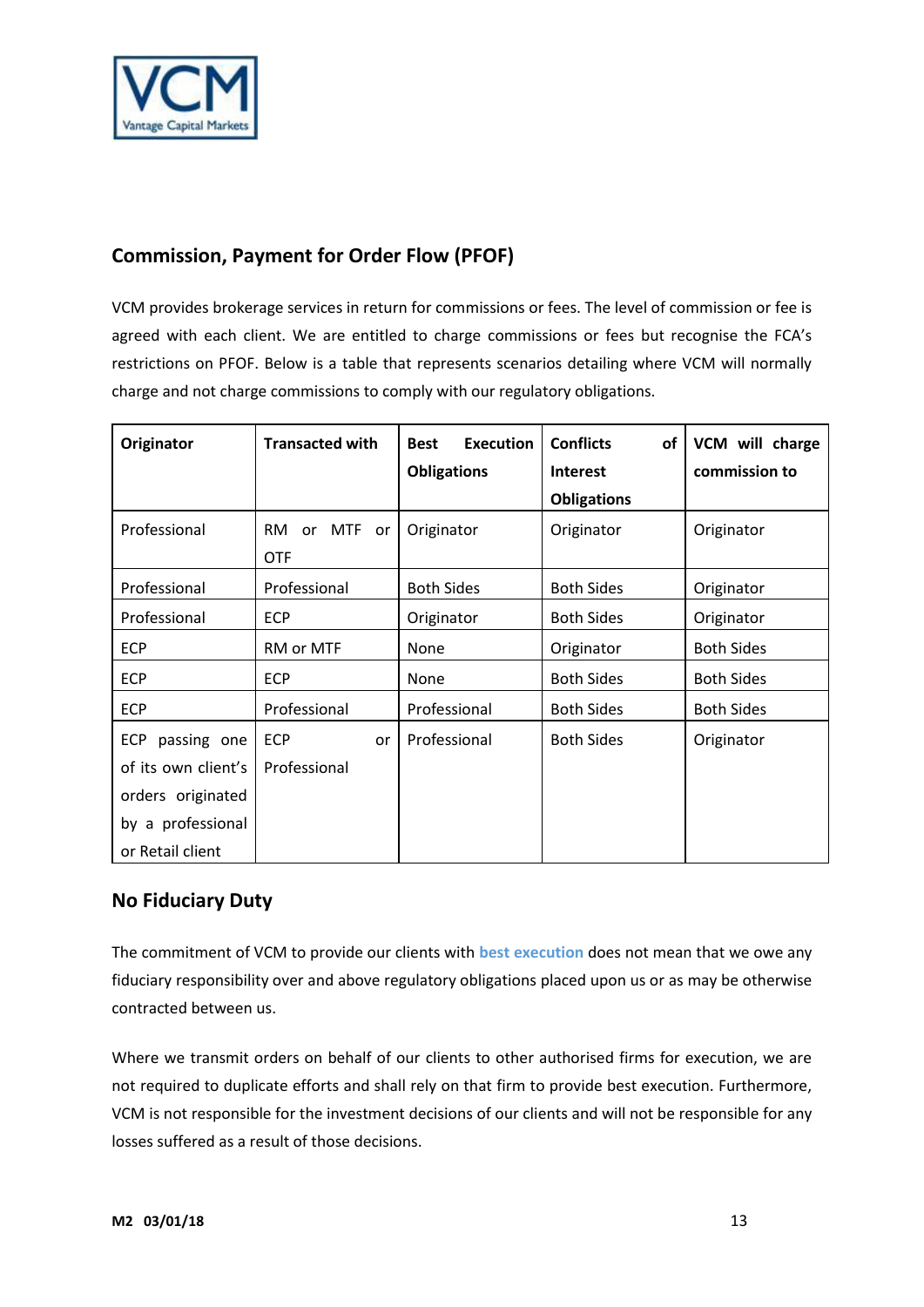

# **ANNEX 1**

#### **Financial Instruments executed by VCM as defined by MiFID**

- 1. Transferable securities;
- 2. Money-market instruments;
- 3. Options, futures, swaps, forward rate agreements and any other derivative contracts relating to securities, currencies, interest rates or yields, or other derivatives instruments, financial indices or financial measures which may be settled physically or in cash;
- 4. Options, futures, swaps, forward rate agreements and any other derivative contracts relating to commodities that must be settled in cash or may be settled in cash at the option of one of the parties (otherwise than because of a default or other termination event);
- 5. Options, futures, swaps, and any other derivative contract relating to commodities that can be physically settled if they are traded on a regulated market and/or an MTF;
- 6. Options, futures, swaps, forwards and any other derivative contracts relating to commodities, that can be physically settled not otherwise mentioned in 5 above and not being for commercial purposes, which have the characteristics of other derivative financial instruments, having regard to whether, inter alia, they are cleared and settled through recognised clearing houses or are subject to regular margin calls;
- 7. Derivative instruments for the transfer of credit risk;
- 8. Financial contracts for differences;
- 9. Options, futures, swaps, forward rate agreements and any other derivative contracts relating to climatic variables, freight rates, emission allowances or inflation rates or other official economic statistics that must be settled in cash or may be settled in cash at the option of one of the parties (otherwise than by reason of a default or other termination event), as well as any other derivative contracts relating to assets, rights, obligations, indices and measures not otherwise mentioned in this Section, which have the characteristics of other derivative financial instruments, having regard to whether, inter alia, they are traded on a regulated market or an MTF, are cleared and settled through recognised clearing houses or are subject to regular margin calls.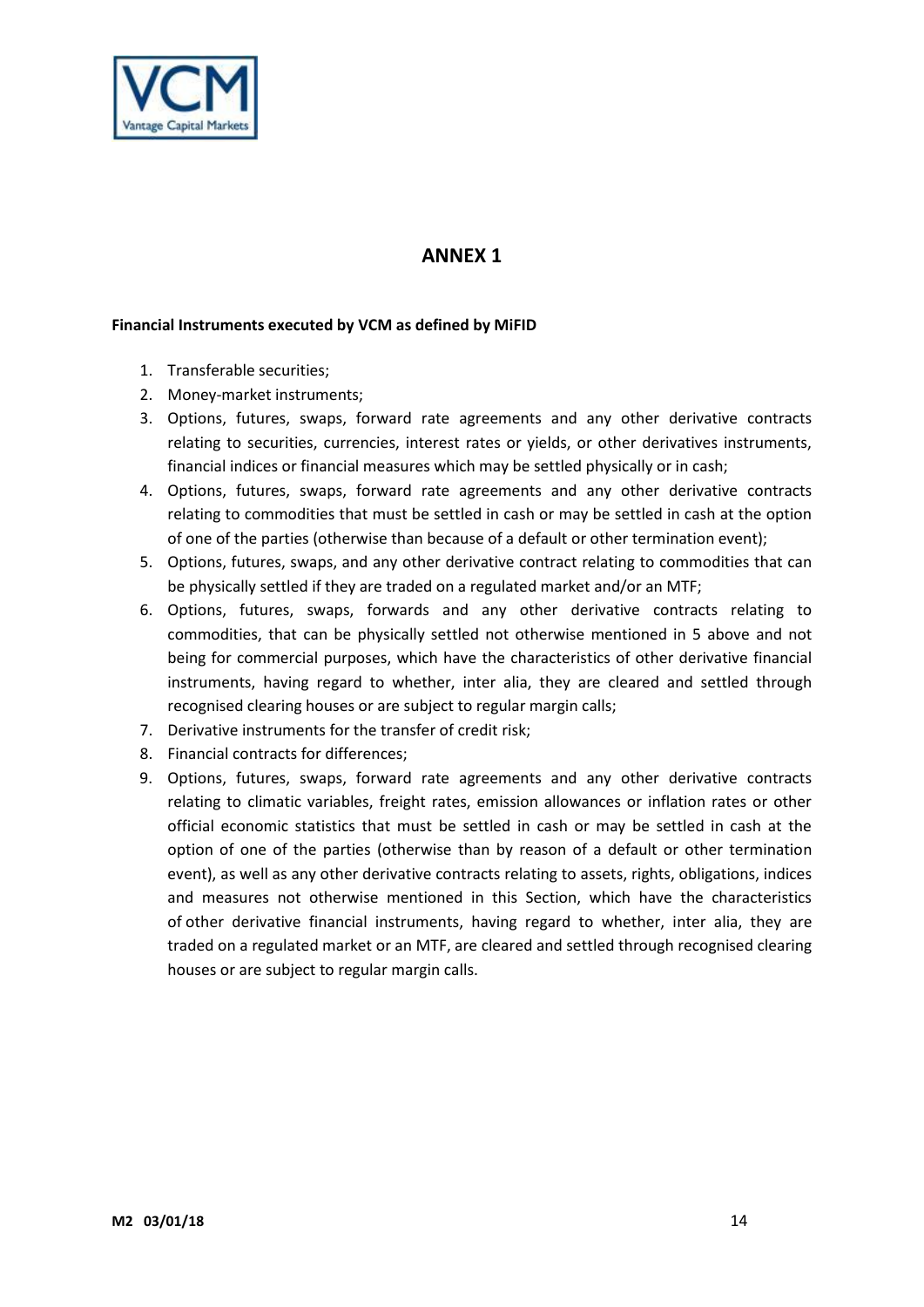

# **ANNEX 2**

#### **Equities**

American Stock Exchange, Athens Stock Exchange, Australian Stock Exchange, Blockcross MTF, Bolsas y Mercados Espanoles (BME) Madrid, Borsa Italiana (Milan Stock Exchange), Budapest Stock Exchange, Bulgarian Stock Exchange, Chi-X, Deutsche Borse, Euronext (Paris, Amsterdam, Brussels, Lisbon), Hong King Stock Exchange, Jasdaq Securities Exchange, Johannesbourg Stock Exchange, London Stock Exchange, OMX (Copenhagen Stock Exchange, Helsinki Stock Exchange, Stockholm Stock Exchange, Osaka Exchange, Oslo Stock Exchange, National Association of Securities Dealers Automated Quotations, New York Stock Exchange, Singapore Stock Exchange, Swiss Stock Exchange, SWX Exchange, Tokyo Stock Exchange, Toronto Stock Exchange, Turquoise, Warsaw Stock Exchange, Weiner Börse (Vienna Stock Exchange)

#### **Futures**

Chicago Mercantile Exchange Group (CME/CBOT), EDX London, EUREX AG (EUREX), European Energy Exchange (EEX), Hong Kong Futures Exchange (HKFE), ICE Futures Europe (ICE), International Maritime Exchange (IMAREX),Italian Derivatives Exchange Market, London Metal Exchange, New York Board of Trade (NYBOT), New York Mercantile Exchange (NYMEX), NYSE Euronext (LIFFE, Amsterdam, Paris), Singapore International Monetary Exchange (SAX) Spanish Financial Futures Market (MEFF), South African Futures Exchange (SAFEX), Sydney Futures Exchange (SFE), Tokyo International Financial Futures Exchange (TIFFE), Tokyo Stock Exchange (TSE).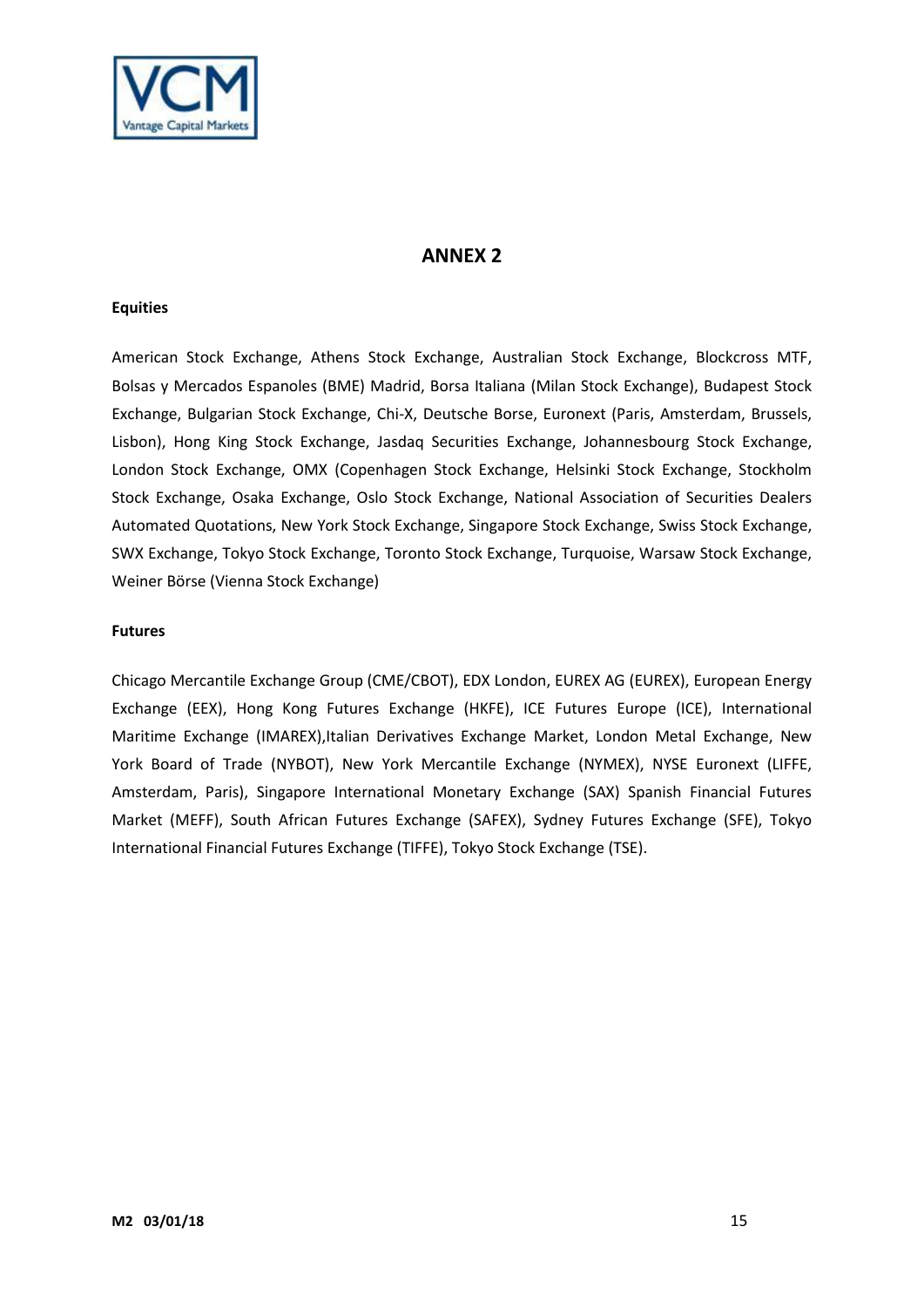

# **ANNEX 3**

# **Examples**

#### Name Passing

| Step 1 | <b>Client A</b>                  |                                                                                                                                                                                                                                                           |
|--------|----------------------------------|-----------------------------------------------------------------------------------------------------------------------------------------------------------------------------------------------------------------------------------------------------------|
|        | <b>Client B</b><br><b>BROKER</b> | • BROKER provides access to the market place for trading by way of<br>gathering indications of interest.<br>BROKER facilitates quotes from clients and publishes them on an<br>anonymous basis as an indication of the current market price and interest. |
|        | <b>Client C</b>                  |                                                                                                                                                                                                                                                           |
| Step 2 | Client A                         |                                                                                                                                                                                                                                                           |
|        | Client B                         | • Once BROKER has two or more interested clients, the price and trade<br>terms are verified.                                                                                                                                                              |
|        | <b>BROKER</b>                    |                                                                                                                                                                                                                                                           |
| Step 3 | Client A                         | Once a trade has been confirmed as good, BROKER discloses the clients'                                                                                                                                                                                    |
|        | <b>Client B</b>                  | names.<br>A bilateral trade is then formed between the two clients and BROKER steps<br>out of the trade process.                                                                                                                                          |
|        | <b>BROKER</b>                    | BROKER sends a broker confirmation to each client.                                                                                                                                                                                                        |
| Step 4 | <b>Client A</b>                  |                                                                                                                                                                                                                                                           |
|        | Client B                         | • At the end of the month, an invoice is sent to each client for the brokerage<br>value for their trading activity. Reporting obligations rest with the<br>counterparts                                                                                   |
|        | <b>IBROKER</b>                   |                                                                                                                                                                                                                                                           |